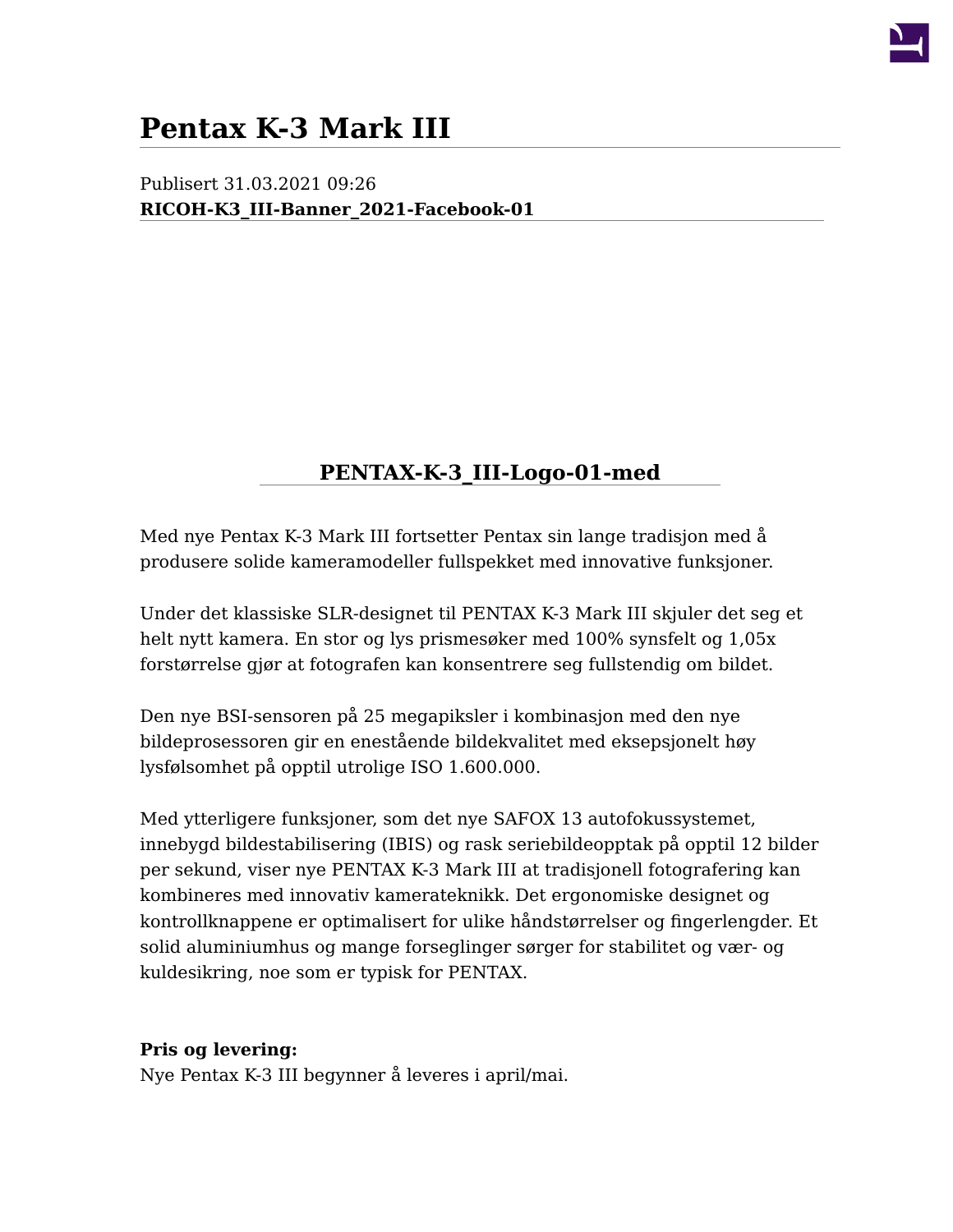**[Pentax K3 Mark III svart kamerahus, pris: kr 22.395,- \(inkl. mva.\)](http://fovi.no/systemkamera/pentax-k-3-iii/pentax-k-3-mark-iii) [Pentax K3 Mark III sølv kamerahus, pris: kr 22.395,- \(inkl. mva.\)](http://fovi.no/systemkamera/pentax-k-3-iii/pentax-k-3-mark-iii-kamerahus-silver)**

**[Pentax K3 Mark III svart premium kit, pris: kr 25.795,- \(inkl. mva.\)](http://fovi.no/utgatt/systemkamera/pentax-k-3-mark-iii-black-premium-kit) [Pentax K3 Mark III sølv premium kit, pris: kr 25.795,- \(inkl. mva.\)](http://fovi.no/utgatt/systemkamera/pentax-k-3-mark-iii-silver-premium-kit)**

**[Pentax batterigrep D-BG8, pris: kr 4.595,- \(inkl. mva.\)](http://fovi.no/systemkamera/pentax-k-3-iii/pentax-batterigrep-dbg8)**

# **[RICOH-K3\\_III-Banner\\_2021-Facebook-02](http://fovi.no/systemkamera/pentax-k-3-iii)**

**The PENTAX K-3 Mark III in detail**

## **Large and bright prism viewfinder with 100% field of view and approx. 1.05x magnification**

The PENTAX K-3 Mark III has an optical viewfinder with an almost 100% field of view and 1.05x magnification. The high-refractive-index glass prism allows for a wide eye relief while providing a wide field of view equivalent to that of a 35mm full-frame SLR.

By using a distortion-correcting optical element and optimising the lens coatings, the viewfinder delivers a clear and lifelike image without distortion. The brightness has been improved by almost 10 percent compared to the viewfinder of the PENTAX K-3 II.

The Natural Bright Matte III offers easy manual focusing and supports the benefits of using the viewfinder to frame a subject, with faithful reproduction of the bokeh effect in the image.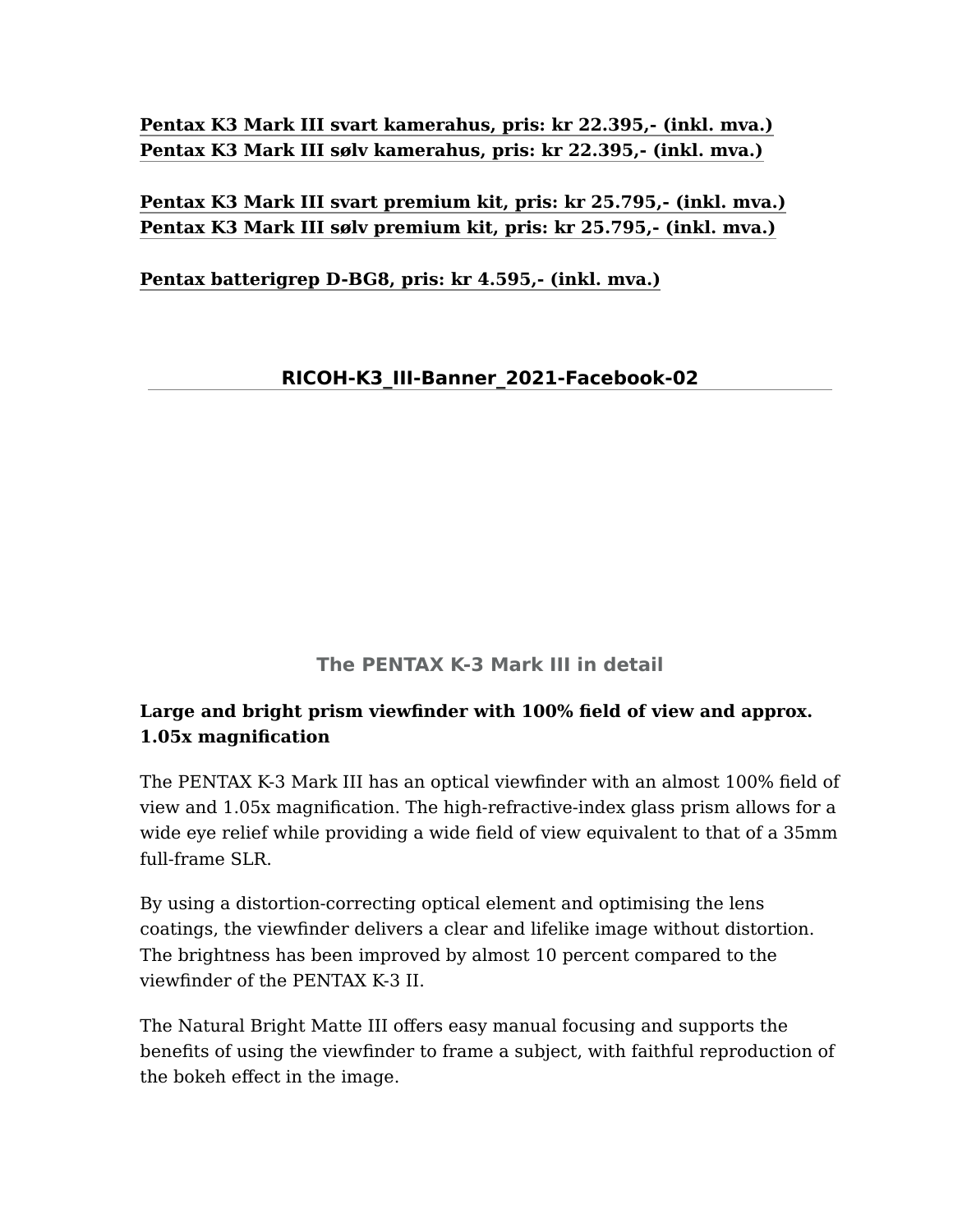In addition, the transparent display of a wide range of operating data in the viewfinder window allows for direct monitoring of important parameters during shooting. This underlines the importance of this essential camera component for image composition. With the large prism viewfinder of the PENTAX K-3 Mark III, the photographer has everything in view without having to take the camera away from the eye at the crucial moment.

# **New 25.73 megapixel BSI sensor with peak light sensitivity of ISO 1,600,000**

The PENTAX K-3 Mark III features a BSI sensor for the first time. This backilluminated sensor, with an effective resolution of approx. 25.73 megapixels, in combination with the new PRIME V Imaging Engine and the newly designed accelerator unit, ensures exceptionally high image quality. By additionally dispensing with an optical AA filter (anti-aliasing), the camera produces superhigh resolution and sharp images.

Due to the design, not only is the dynamic range extended, but noise is also minimised, even in the low or super-high range. By significantly improving noise reduction, the PENTAX K-3 Mark III offers a super-high peak light sensitivity of ISO 1,600,000.

# **Body-integrated Shake Reduction II System (IBIS)**

When PENTAX first installed an electromagnetic Shake Reduction System to prevent camera shake in SLR cameras 15 years ago in the K100, this technology was not initially taken very seriously and was widely underestimated. Today, however, In Body Image Stabilizing (IBIS) systems are state of the art and should not be missing from any modern high-performance camera. In the PENTAX K-3 Mark III the Shake Reduction System fulfils a number of different functions.

1. Camera shake compensation with compensation of 5.5 f-stops

The built-in Shake Reduction System prevents camera shake that can occur, for example, when using lenses with a long focal length and / or slow shutter speeds in low light conditions which can be the cause of blurred images.

Image stabilisation takes place in five axes. In addition to sensor rotation, horizontal and vertical shift, the PENTAX K-3 Mark III also offers horizontal and vertical tilt correction, which can occur, for example, during macro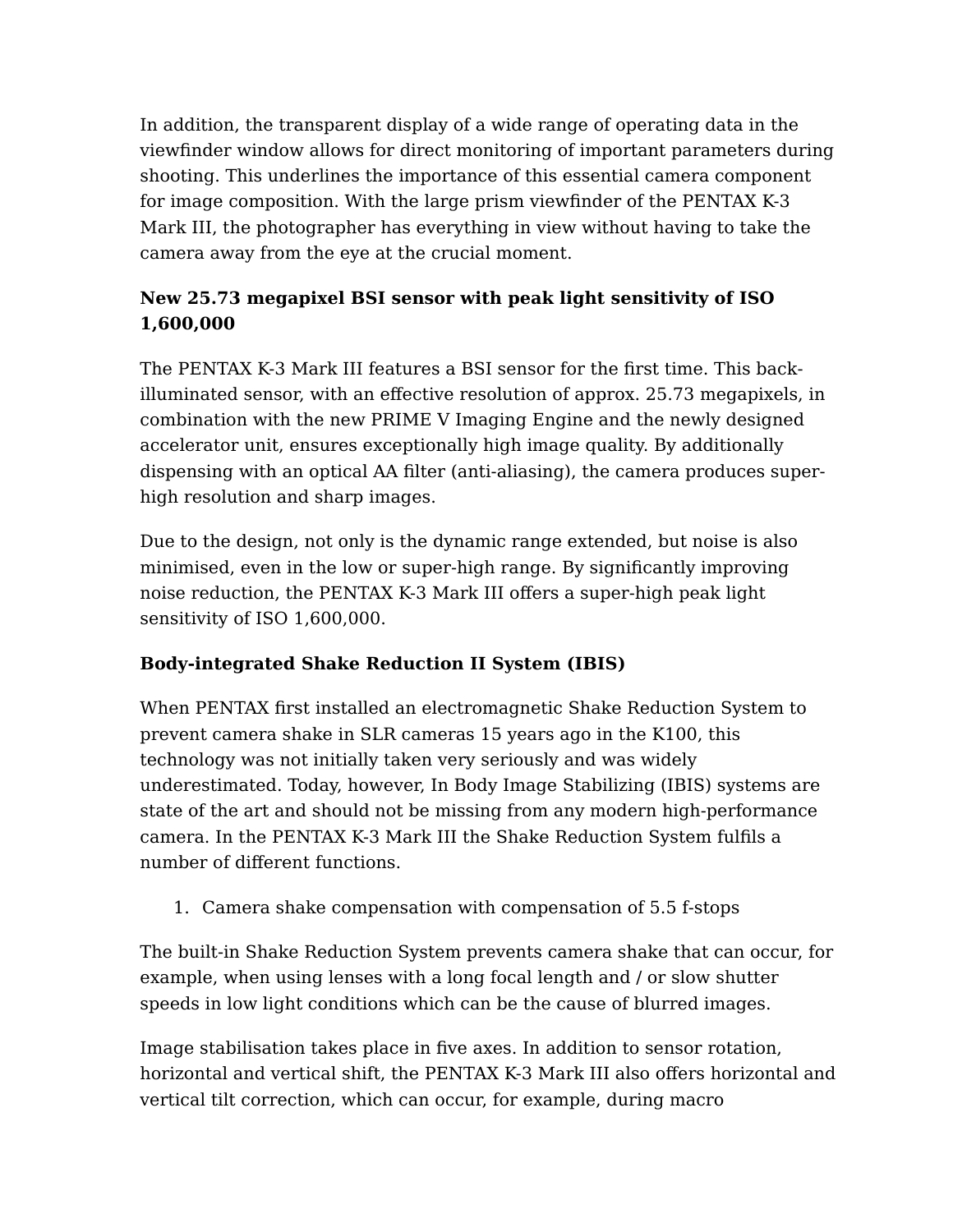photography. Horizontal pan movements are automatically detected and corrected accordingly.

All in all, this system ensures exposure reliability of up to 5.5 LV steps and thus expands the limits of freehand photography.

It works independently of the lenses used. This means that adapted M42 lenses can be used in exactly the same way as the current lens series. Once stored, the lens information required for compensation can be retrieved as needed.

2. Pixel Shift function to increase resolution

With the previous model, the PENTAX K-3 Mark II, sensor shift was used for the first time to improve image resolution. This technique can now be used without a tripod with the PENTAX K-3 Mark III.

With conventional systems, missing RGB colour information of the sensor has to be interpolated, as the different colours are not captured by all pixels of the sensor. With the Pixel Shift function, the PENTAX K-3 Mark III offers the possibility of taking four shots in a row. The sensor is shifted up, down, left and right by one pixel at a time and the camera calculates a single image from this, which can be saved as a JPEG or RAW file.

With this technique, the 25.73 megapixels are fully utilised for the image file, resulting in significantly higher sharpness and colour rendition as well as lower image noise.

3. Low-pass filter simulation

By omitting an AA filter (Anti-Aliasing), a higher image sharpness is achieved.

To avoid a possible moiré effect, the sensor unit is set into micro-vibrations and thus ensures minimal blurring. This works just as effectively as a built-in lowpass filter. Two levels provide adjustment to the appropriate shooting situation.

4. Sensor shift and auto horizon correction

The IBIS is also used for automatic horizon alignment. An oblique camera position up to an angle of view of 2° can be corrected automatically by the sensor.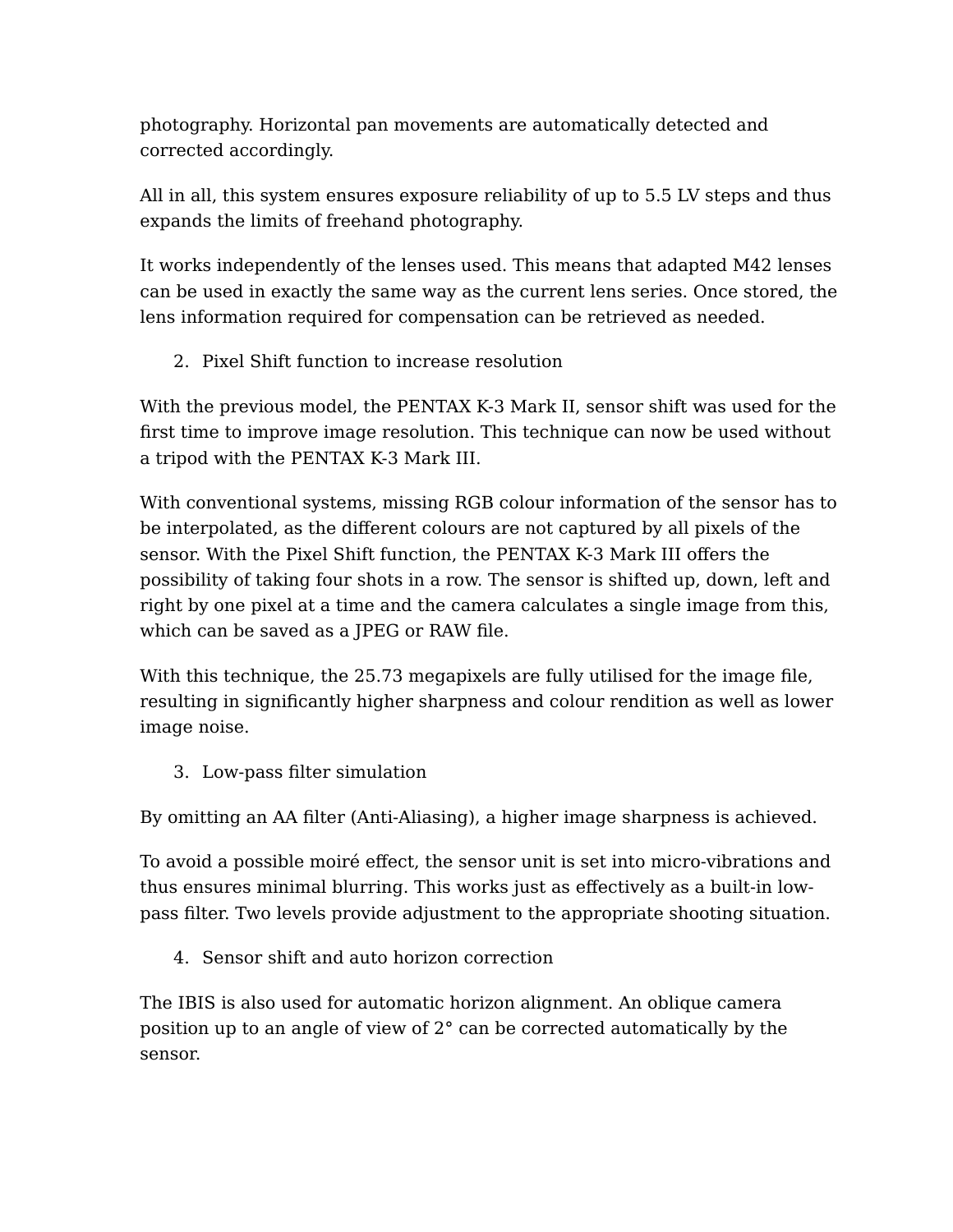However, the sensor can also be shifted manually. This can be done horizontally or vertically with a total shift of up to 1.5 mm and even in rotation up to 2°.

#### 5.DR II (Dust Removal)

Ultrasonic vibrations are used to remove dust particles from the sensor.

This function can also be set as an on/off function, but can also be performed manually.

#### **SAFOX 13 autofocus system with 101 focus sensors**

The SAFOX 13 phase comparison autofocus system has been newly developed for the PENTAX K-3 Mark III. It has a total of 101 AF sensors, 25 of which are positioned centrally as cross sensors. In order to focus reliably even when shooting at night, three special sensors are centrally positioned, which already work at an EV of -4.

For the first time, the camera is equipped with a small joystick with which the individual focus points can be intuitively selected.

The new AF system is supported by a new RGB-Ir image sensor with approx. 307,000 pixels and a newly developed image tracking algorithm. This means that even subjects in motion are reliably detected and focused more precisely.

## **PENTAX Real-time Scene Analysis System**

The PENTAX Real-time Scene Analysis System supports camera control with the latest artificial intelligence technology. Based on the RGB-lr image sensor with approximately 307,000 pixels, the processor uses advanced image recognition technology to optimise exposure and autofocus. Shooting scenes are analysed and, based on colour or brightness distribution, subject as well as motion detection, certain exposure parameters such as shutter, autofocus, white balance are adjusted accordingly and taken into account for the image calculation.

By introducing Deep Learning technology with Artificial Intelligence, the PENTAX K-3 Mark III guarantees better and more reliable scene recognition and assessment than ever before.

#### **Sophisticated operation systems for image conversion**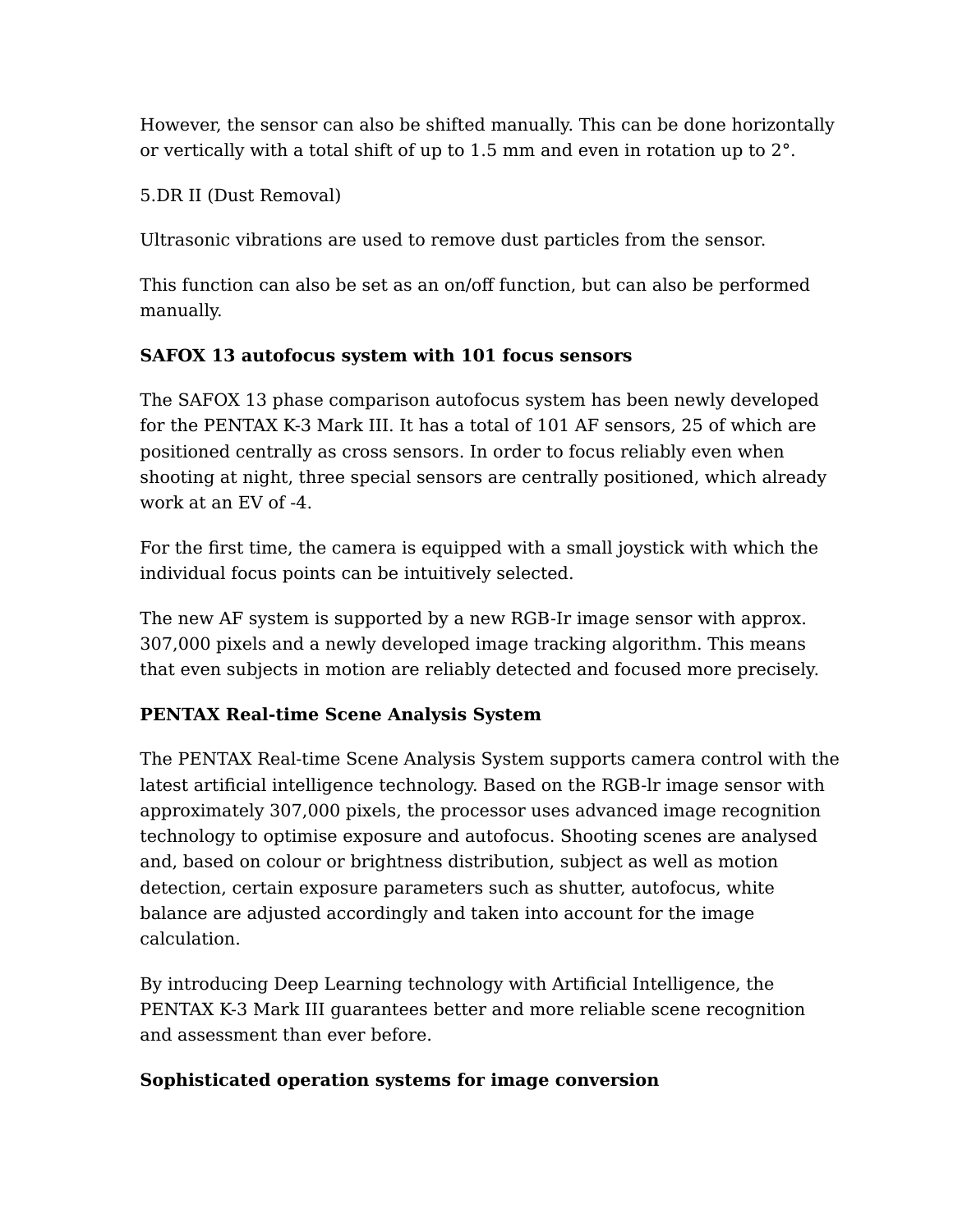- The exclusive "Hyper Operation System" was first used in the PENTAX Z-1 and is still an important element for exposure control today. Not only can it be switched between aperture and shutter speed without any changeover in programme automatic mode, as before. Now ISO sensitivity tracking is also possible.
- Another PENTAX development is the Smart Function System. Five functions can be selected and called up quickly and easily for camera control. The control information is displayed in the viewfinder.
- In addition, ten different control buttons offer a further possibility for customisation, with which frequently used functions can be called up quickly.
- The HDR (High Dynamic Range) function has become very popular with many PENTAX photographers. An image is calculated from three individual shots and offers a balanced exposure despite a huge contrast range.

## **PENTAX K bayonet - proven lens mount for generations**

PENTAX is the camera system with the greatest lens compatibility. This means that lenses from the early days of the K bayonet can be used effortlessly on the new APS-C top model, and with an adapter even M42 lenses. It is precisely these much sought-after and used treasures of the digital past that bring so much pleasure to many photographers today. The focal length information required for IBIS can now even be saved and is also written to the EXIF data.

## **High-resolution LCD monitor with intuitive touch-screen controls**

For the first time in the PENTAX system, the 3.2-inch LCD screen, with a resolution of approx. 1,620,000 pixels, has a touch screen with intuitive menu control and image zoom function during image playback.

The PENTAX K-3 Mark III also uses the tried and tested screen construction with "Air Gapless" technology for improved visibility. A special resin is inserted between the screen layers, which effectively reduces reflections and the scattering of light.

Beneath the viewfinder eyepiece, which extends beyond the display, is an eye sensor that optionally turns off the monitor when the photographer looks into the viewfinder. This prevents the illumination of the monitor from impairing visibility during the shot. Another advantage especially for night photography is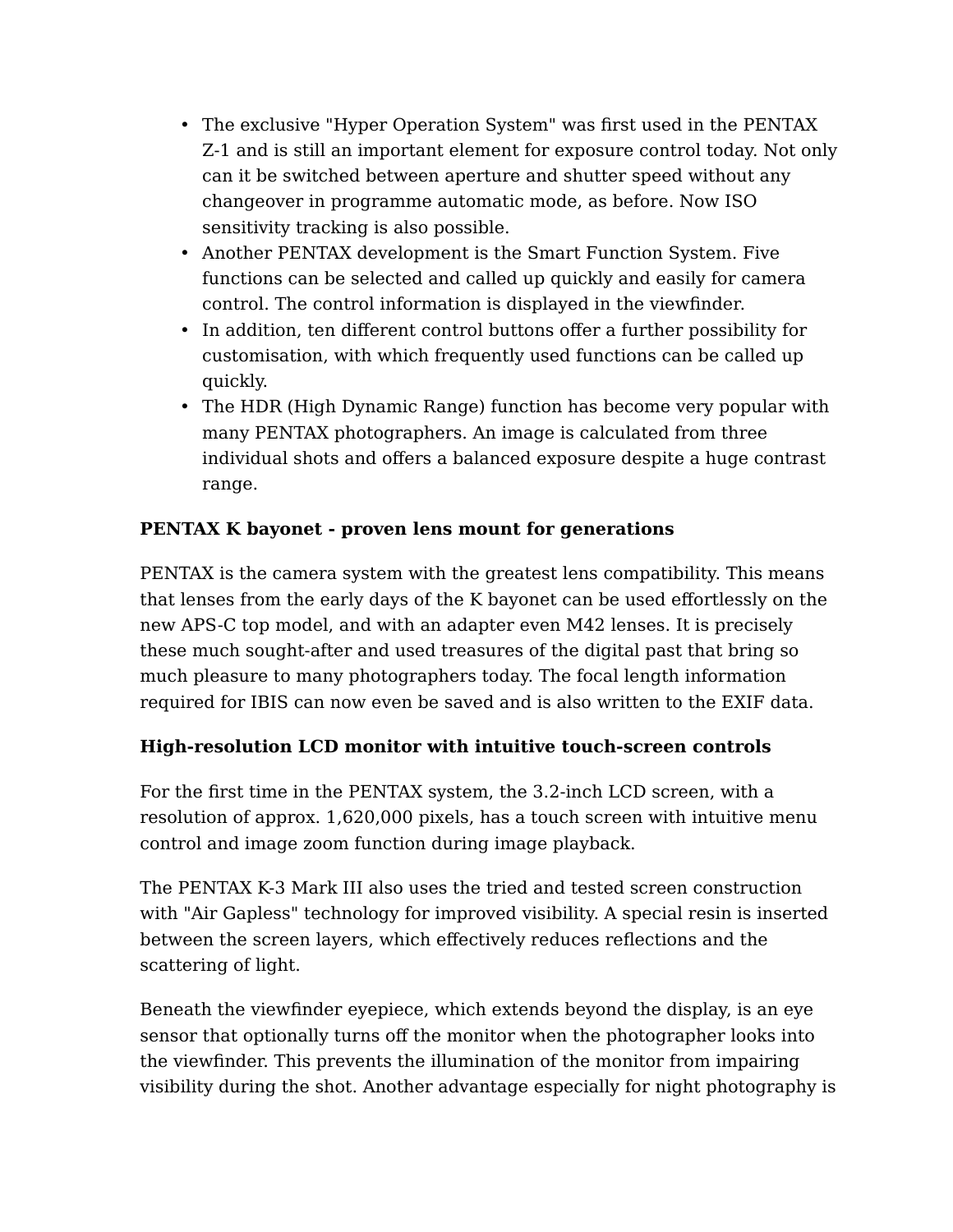the night vision LCD display function to quickly adjust the brightness of the monitor depending on the shooting location.

#### **High frame rate - when every second counts**

The mirror and shutter mechanism has been redesigned for the PENTAX K-3 Mark III. In combination with the new processor technology and the fast image processing parameters, the PENTAX K-3 Mark III makes it possible to shoot series of images at a previously unknown frame rate. 32 RAW files can be captured at 12 frames per second. At 2.5 frames per second and in JPEG format, the shooting series increases to 90 images before the camera has to save. Despite the highest load, the shutter is designed for at least 300,000 shots.

#### **Video function with 4K resolution**

The PENTAX K-3 Mark III was developed in the tradition of SLR technology, but the desire of many PENTAX photographers for a 4K video function could not be ignored. So the camera now records video clips in 4K resolution (3840 x 2160 pixels; 30p/24p frame rate) or Full HD (1920 x 1080 pixels; 60p/30p/24p frame rate) in the H-264 recording format. For sound, there is a connection for a stereo microphone and headphones. It is possible to adjust and monitor the audio recording level.

One of the two SD card slots is prepared for the UHS-II standard in order to be able to process the data volumes at high frame rates or video recordings accordingly.

## **Original PENTAX reliability - robust, weatherproof and compact**

One of the main advantages of the APS-C system is its small size. To ensure that the camera can be used as a mobile camera in any situation, special attention was paid to the compact size and low weight combined with high robustness. The housing is made of a light yet high-strength magnesium-aluminium alloy. The weatherproof housing construction is resistant to temperatures as low as -10°C and has 95 seals that protect against dust and moisture.

## **In-camera image and video editing and RAW development**

The PENTAX K-3 Mark III offers numerous options for editing videos and photos directly in the camera. Various filters and the original PENTAX Custom Image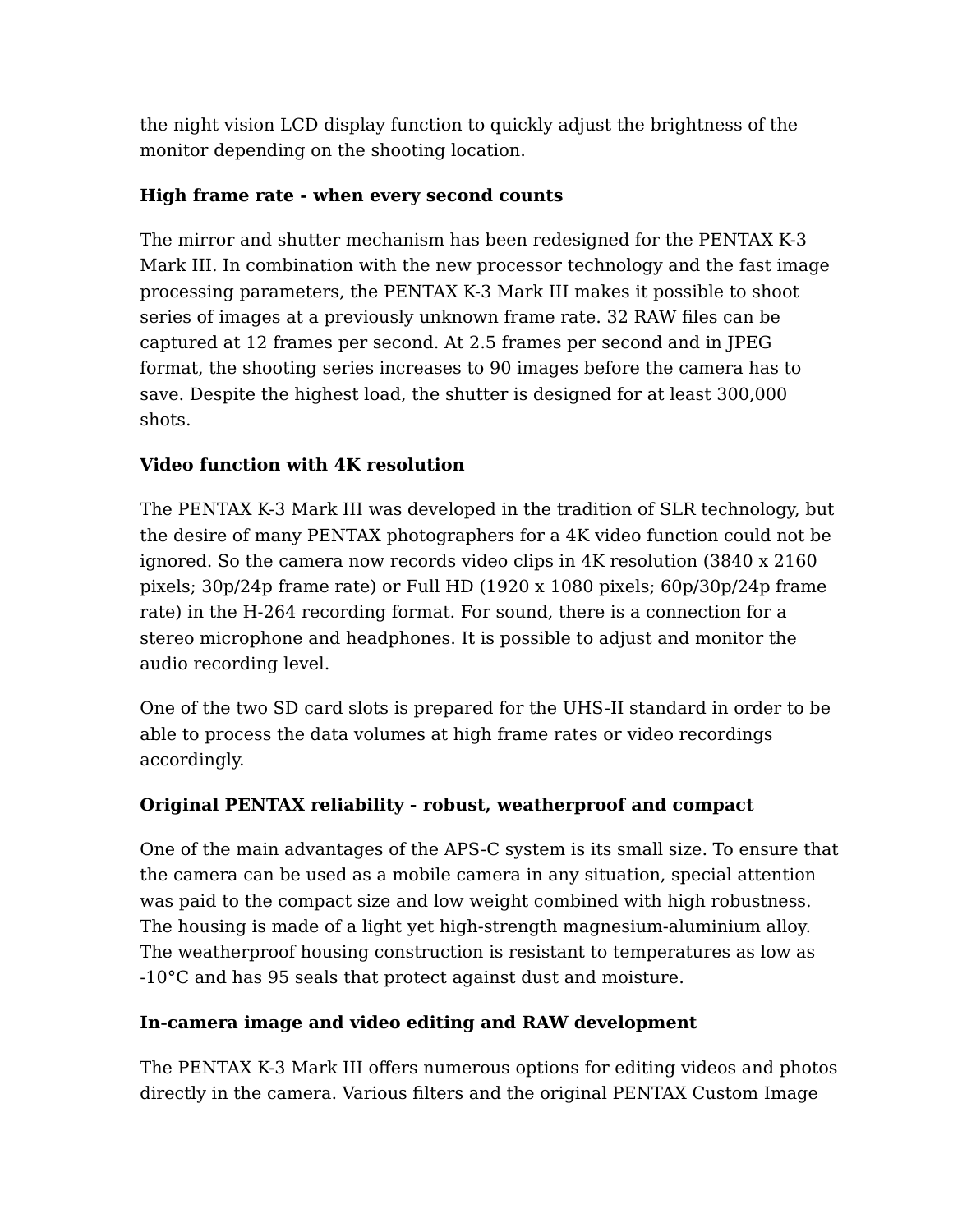function, which simulates different types of film, are already available when shooting. Further filters and RAW development expand the options. For video recordings there are simple film editing options.

Thanks to the many possibilities, no complex image editing programme is necessary to create your own distinctive image style.

## **Camera control and image transfer via "Image Sync" App**

The PENTAX K-3 Mark III can be connected to devices such as smartphones or tablets via Bluetooth® or Wi-Fi.

By installing the free Image Sync app on a mobile device, the user can display Live View images on their screen, change camera settings and take pictures.

Captured images can be transferred to a mobile device and shared directly from there on social networks.

## **Optional accessories**

# • **D-BG8 - Battery Grip**

A battery grip has been developed for exclusive use with the PENTAX K-3 Mark III. Like the camera, the battery grip features a dustproof, weather-resistant construction. In order to ensure comfortable operation even for portrait format shooting, many important controls are located on the battery grip as on the camera itself.

The battery grip is also powered by the D-LI90 battery, doubling the number of shots to approximately 1,800, and is also charged via the camera's USB-C port.

## **The most important features of the PENTAX K-3 Mark III at a glance**

- Bright TTL prism viewfinder with 100% field of view and approx. 1.05x magnification
- 25.73 megapixel BSI sensor with a peak light sensitivity of ISO 1,600,000
- Pixel Shift function for higher image quality
- Body-integrated SR II system (IBIS)
- SAFOX 13 autofocus system with 101 focus sensors
- PENTAX Real-time Scene Analysis System
- Sophisticated operation systems for image conversion